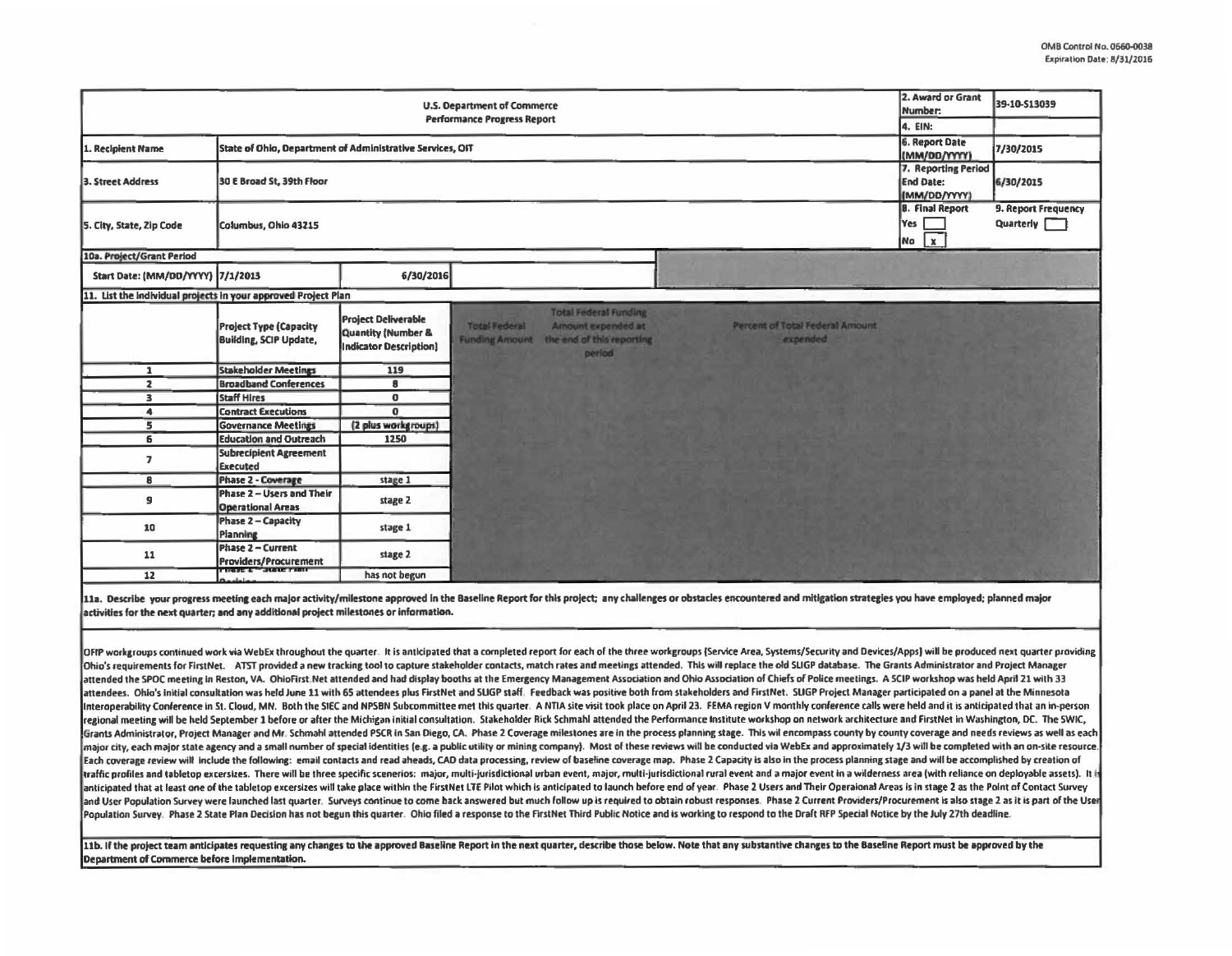Awaiting approval of Phase 2 budget from NTIA.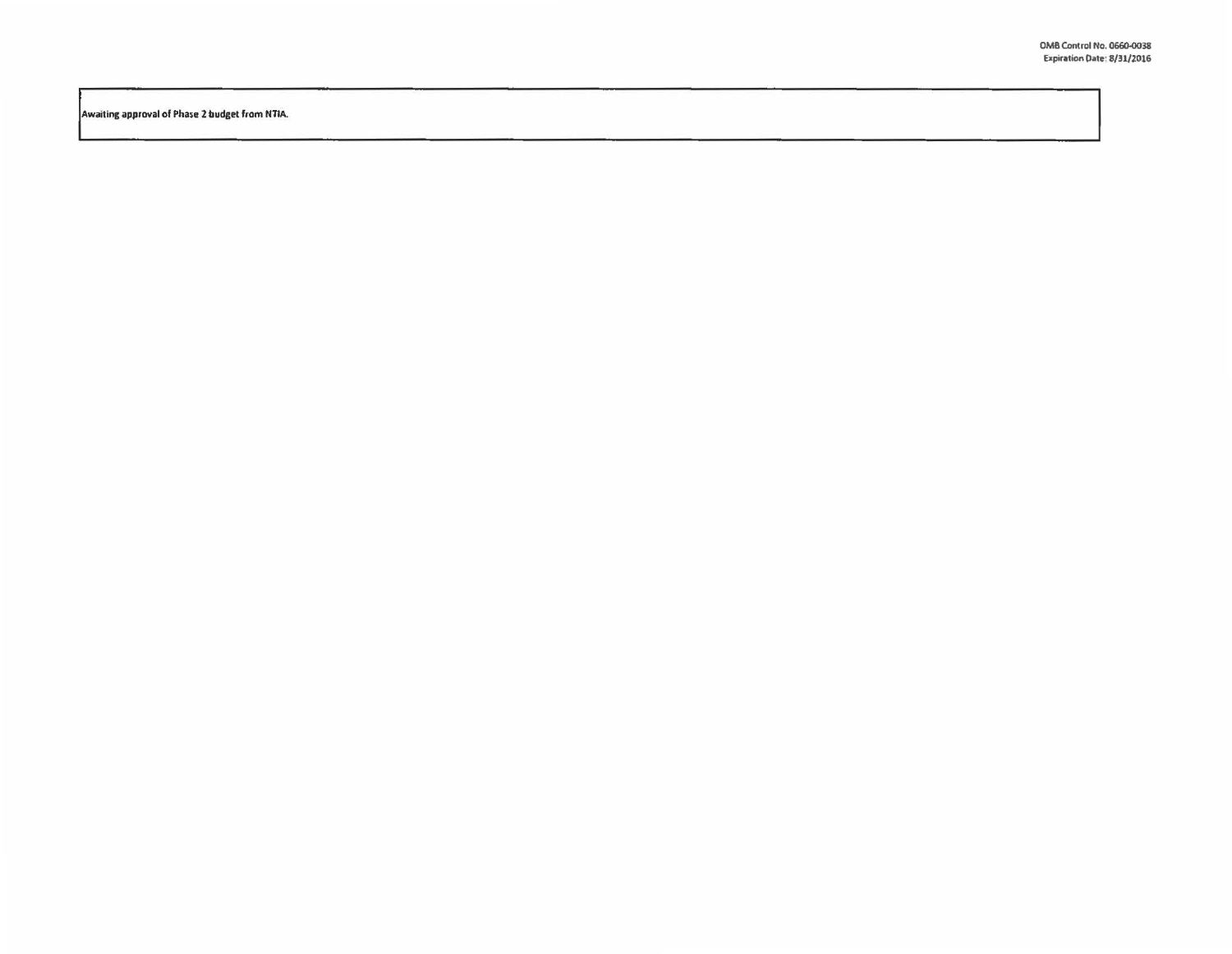[11c. Provide any other information that would be useful to NTIA as it assesses this project's progress.

11d. Describe any success stories or best practices you have identified. Please be as specific as possible.

Our Point of Contact Survey was launched prior to the more comprehensive User Population Survey. This was strategically on point as most unreturned surveys are from agencies where there is no known specific person designat gather the related information. It also improves the quality of the returned data.

12. Personnel

12a. If the project is not fully staffed, describe how any lack of staffing may impact the project's time line and when the project will be fully staffed.

The Outreach Coordinator resigned April 30, 2015. The position will not be filled until such time as outreach resumes and may be filled on a part time basis. The SWIC is retiring effective July 31, 2015. The Grants Adminis

| 12b. Staffing Table                                                                                                                   |                                                 |                      |                                       |                      |                                             |                   |                 |                                                |                                          |  |
|---------------------------------------------------------------------------------------------------------------------------------------|-------------------------------------------------|----------------------|---------------------------------------|----------------------|---------------------------------------------|-------------------|-----------------|------------------------------------------------|------------------------------------------|--|
| <b>Job Title</b>                                                                                                                      | FTE%                                            | Project (s) Assigned |                                       |                      |                                             |                   |                 |                                                | Change                                   |  |
| <b>SWIC</b>                                                                                                                           | 0.33                                            |                      | Spends 30% of FTE on SLIGP activities |                      |                                             |                   |                 |                                                |                                          |  |
| <b>Grants Administrator</b>                                                                                                           | 0.4                                             |                      | Spends 40% of FTE on SLIGP activities |                      |                                             |                   |                 |                                                |                                          |  |
|                                                                                                                                       |                                                 |                      |                                       |                      |                                             |                   |                 |                                                |                                          |  |
|                                                                                                                                       |                                                 |                      |                                       |                      |                                             |                   |                 |                                                |                                          |  |
|                                                                                                                                       |                                                 |                      |                                       |                      |                                             |                   |                 |                                                |                                          |  |
| 13. Subcontracts (Vendors and/or Subrecipients)                                                                                       |                                                 |                      |                                       |                      |                                             |                   |                 |                                                |                                          |  |
| 13a. Subcontracts Table - Include all subcontractors. The totals from this table must equal the "Subcontracts Total" in Question 14f. |                                                 |                      |                                       |                      |                                             |                   |                 |                                                |                                          |  |
| Name                                                                                                                                  | <b>Subcontract Purpose</b>                      |                      | Type<br>(Vendor/Subrec.)              | RFP/RFQ Issued (Y/N) | <b>Contract</b><br><b>Executed</b><br>(Y/N) | <b>Start Date</b> | <b>End Date</b> | <b>Total Federal Funds</b><br><b>Allocated</b> | <b>Total Matching Funds</b><br>Allocated |  |
| <b>Keith Singleton</b>                                                                                                                | <b>Website Development/Marketing Consultant</b> |                      | Vendor                                | N                    | Y                                           | 5/23/2014         | 6/30/2015       | \$49,500.00                                    |                                          |  |
| TBD                                                                                                                                   | <b>Marketing and Promotion</b>                  |                      | Vendor                                | N                    | N                                           |                   |                 | \$18,000.00                                    |                                          |  |
| <b>TBD</b>                                                                                                                            | <b>Data Collection</b>                          |                      | Vendor                                | N                    | N                                           |                   |                 | \$623,040.00                                   |                                          |  |
| <b>TBD</b>                                                                                                                            | <b>SCIP Consultant</b>                          |                      | Vendor                                | N                    | N                                           |                   |                 | \$21,000.00                                    |                                          |  |
| TBD                                                                                                                                   | MOU/MOA Consultant                              |                      | Vendor                                | N                    | N                                           |                   |                 | \$36,480.00                                    |                                          |  |
| CAI, Inc.                                                                                                                             | <b>Project Manager</b>                          |                      | Vendor                                | N                    | v                                           | 9/30/2013         | 6/30/2016       | \$423,335.00                                   |                                          |  |
| CAI, Inc.                                                                                                                             | <b>Outreach Coordinator</b>                     |                      |                                       | N                    | Y                                           | 9/30/2013         | 6/30/2016       | \$271,848.00                                   |                                          |  |
| Diversity Search Group                                                                                                                | <b>Budget Analyst</b>                           |                      | Vendor                                | N                    | $\mathbf v$                                 | 4/12/2014         | 6/30/2016       | \$135,472.00                                   |                                          |  |
| <b>ATST</b>                                                                                                                           | Phase One                                       |                      | Vendor                                | $\checkmark$         | $\mathbf{v}$                                | 11/12/2014        | 6/30/2016       | \$660,000.00                                   |                                          |  |
| 13b. Describe any challenges encountered with vendors and/or subrecipients.                                                           |                                                 |                      |                                       |                      |                                             |                   |                 |                                                |                                          |  |
|                                                                                                                                       |                                                 |                      |                                       |                      |                                             |                   |                 |                                                |                                          |  |
|                                                                                                                                       |                                                 |                      |                                       |                      |                                             |                   |                 |                                                |                                          |  |